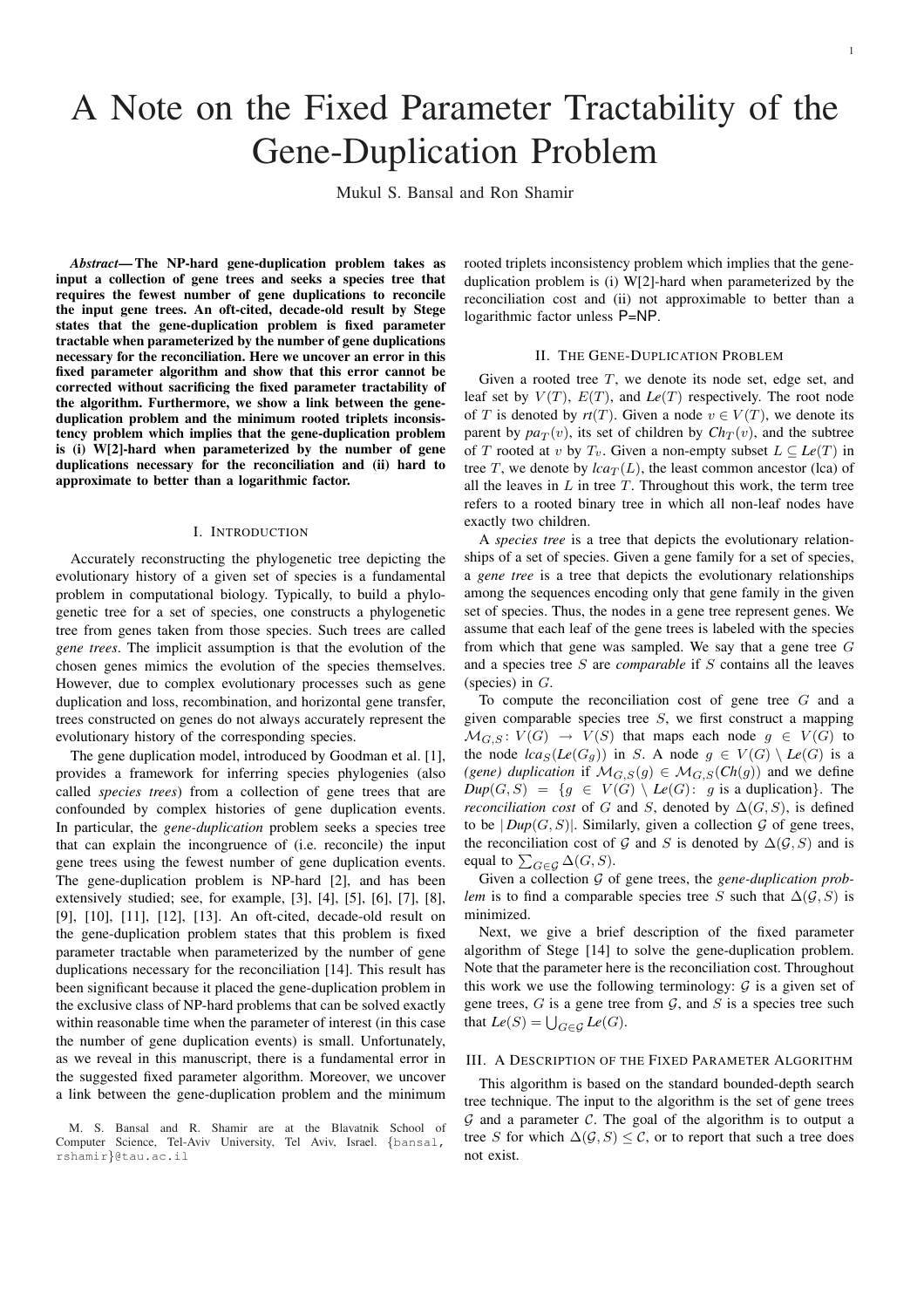Briefly, the algorithm of [14] proceeds as follows: The algorithm starts at the root node of the species tree S. It splits the leaf set of  $S$  into all possible bi-partitions (for the left and right subtrees of the root of  $S$ ), that cause less than  $C$  duplications in the input trees. Thus, the algorithm considers all feasible ways of building the leaf sets for the left and right subtrees of the root of the species tree. The algorithm then proceeds recursively on the left and right subtrees, for each of these possible splits (bi-partitions).

Since the algorithm proceeds recursively, we only describe how the algorithm constructs all the possible bi-partitions at the root of S. The algorithm builds the bi-partitions by adding the leaves incrementally. Suppose we have an incomplete bipartition. Then, either it is possible to add all the leaves to this bi-partition without increasing the number of gene duplications, or (according to [14]) it is possible to find a pair of leaves such that each of the four ways of adding these two leaves to the current bi-partition increases the number of duplications by at least one. Thus, in terms of the bounded-depth search tree, the nodes represent partially completed bi-partitions. Each of the four ways of adding these leaves to the current bi-partition become nodes on the next level of the bounded-depth search tree. Since the number of gene duplications increases by at least one in each successive level, the depth of the search tree is bounded by  $C$ . We refer the reader to [14] for further details on this algorithm.

## IV. A FUNDAMENTAL ERROR IN THE ALGORITHM

As seen in the previous section, the algorithm depends critically on its ability to either add all the missing leaves to the current incomplete split efficiently without increasing the number of gene duplications, called a *completion* in [14], or to find a pair of leaves such that each of the four ways of adding these two leaves to the current bi-partition increases the number of duplications by at least one. Such a pair of leaves is called a *candidate pair* in [14], and this idea is formalized therein as Theorem  $1<sup>1</sup>$  We restate this theorem:

*Theorem 4.1 ([14]):* Given leafset L and gene trees  $G_1, \ldots, G_k$ , where  $Le(G_i) \subseteq L$  (i = 1,...,k). Let  $D$  be an incomplete split of L with leafsets  $\mathcal{D}_l$  and  $\mathcal{D}_r$ ,  $\mathcal{D}_l$ ,  $\mathcal{D}_r \neq \emptyset$ . Then either there is a completion of  $G_1, G_2, \ldots, G_k$  or there is a candidate pair  $(a, b)$ ,  $a, b \in L - L(\mathcal{D})$ .

Here  $L(\mathcal{D})$  denotes the leaves in  $\mathcal{D}$ . As we illustrate with a simple example, this theorem is incorrect. But first, we need some notation. A *rooted triplet* is a (binary) tree with exactly three leaves. We denote by  $ab|c$  the unique rooted triplet on leaf set  $a, b, c$  for which the lca of a and b is a proper descendant of the lca of  $a$  and  $c$ . In our example, all the input gene trees are rooted triplets. In particular, let  $\{ab|c, bc|d, cd|e, de|a\}$  be the set of gene trees, and let the incomplete split D be such that  $\mathcal{D}_l = a$ and  $\mathcal{D}_r = e$ . Observe that this incomplete split does not cause any necessary gene duplications in any of the gene trees, simply because all the individual triplets are consistent with the split. Also observe that it is not possible to complete this split without incurring a cost of at least one gene duplication. Yet, a simple case analysis shows that there does not exist any candidate pair.

Consider a generalization of our simple example so that the set of input gene trees is  $\{a_1a_2|a_3, a_2a_3|a_4, \ldots, a_{k-1}a_k|a_1\}$ , where  $k > 5$ , and the incomplete split D is such that  $\mathcal{D}_l = a_1$  and  $\mathcal{D}_r =$  $a_k$ . This example illustrates that it is, in general, not possible to extend the notion of a candidate pair to any constant sized *candidate subset*; that is, a subset of leaves for which each of the different ways of adding all these leaves to the current bi-partition increases the number of duplications by at least one. Thus, the approach of either finding a completion or a candidate pair (or any constant sized candidate subset) seems inherently flawed.

A second fundamental error. There appears to be another mistake, independent of the one pointed out above, in the fixed parameter algorithm. Consider Step 1 of this algorithm, as given in [14]. This step calls for the computation of a candidate pair when the initial incomplete split D is such that  $\mathcal{D}_l = A$ , for some leaf A, and  $\mathcal{D}_r = \emptyset$ . Since  $\mathcal{D}_r = \emptyset$ , there cannot be any candidate pair simply because any given pair of leaves can be added to  $\mathcal{D}_l$  without causing any gene-duplications. A possible fix for this mistake would be to start the search tree from all the  $|Le(S)| - 1$  possible incomplete splits for which  $\mathcal{D}_l = A$ and  $\mathcal{D}_r \in \text{Le}(S) \setminus \{A\}$ . However, due to the recursive nature of the algorithm, this fix renders the worst-case running time of the algorithm exponential in  $|Le(S)|$ .

## V. A LINK WITH MINIMUM ROOTED TRIPLETS INCONSISTENCY, W[2]-HARDNESS, AND INAPPROXIMABILITY

Consider a rooted triplet  $X = ab|c$  and a tree T such that  $a, b, c \in Le(T)$ . We say that X is *consistent* with T if the lca of  $\alpha$  and  $\beta$  is a proper descendant of the lca of  $\alpha$  and  $\alpha$  in  $T$ . Otherwise, X is *inconsistent* with T.

Given a collection  $C$  of rooted triplets with leaf set  $L$ , the *minimum rooted triplets inconsistency (MTI)* problem is to find a tree  $T$ , where  $Le(T) = L$ , that minimizes the number of rooted triplets from  $C$  that are inconsistent with  $T$ . We denote the number of triplets from  $C$  that are inconsistent with any given  $T$ , where  $Le(T) = L$ , by  $\Gamma(C, T)$ . The MTI problem is NP-hard [16], and along with its dual, the *maximum rooted triplets consistency* problem, is well studied [17], [18], [19]. The following lemma uncovers a strong link between the MTI problem and the geneduplication Problem.

*Lemma 5.1:* Given a collection C of rooted triplets with leaf set L and a tree T such that  $Le(T) = L$ , we must have  $\Gamma(C, T) =$  $\Delta(C,T)$ .

*Proof:* Consider any triplet  $X \in C$ . X is consistent with T if and only if  $|Dup(X,T)| = 0$ . Moreover, since  $|Dup(X,T)| \in$  $\{0, 1\}$ , any inconsistent triplet contributes exactly one to  $\Delta(C, T)$ . Thus, we must have  $\Gamma(C, T) = \Delta(C, T)$ .

It was recently shown [19] that the MTI problem (even when restricted to binary trees) is (i) W[2]-hard when parameterized by the number of inconsistent triplets, and (ii) inapproximable to within a factor of  $c \cdot \ln n$  for some constant  $c > 0$  (unless P = NP), where *n* is the size of the leaf set  $L$ . Thus, in light of Lemma 5.1, we have the following theorem.

*Theorem 5.1:* The gene-duplication problem is W[2]-hard when parameterized by the reconciliation cost. The geneduplication problem cannot be approximated to within a factor of  $c \cdot \ln n$  for some constant  $c > 0$ , where n is the size of the resulting species tree, unless P=NP.

*Proof:* W[2]-hardness: We give a parameterized reduction from the MTI problem to the gene-duplication problem. Let  $(C, k)$ be an instance of the parameterized version of the MTI problem, which asks if there exists a tree T such that  $\Gamma(C, T) \leq k$ .

<sup>&</sup>lt;sup>1</sup>We note that this theorem appears without proof in [14]. The full version of [14] appears in Stege's PhD Thesis [15], but the proof of this theorem is also missing therein (see Theorem 7.8 in [15]).